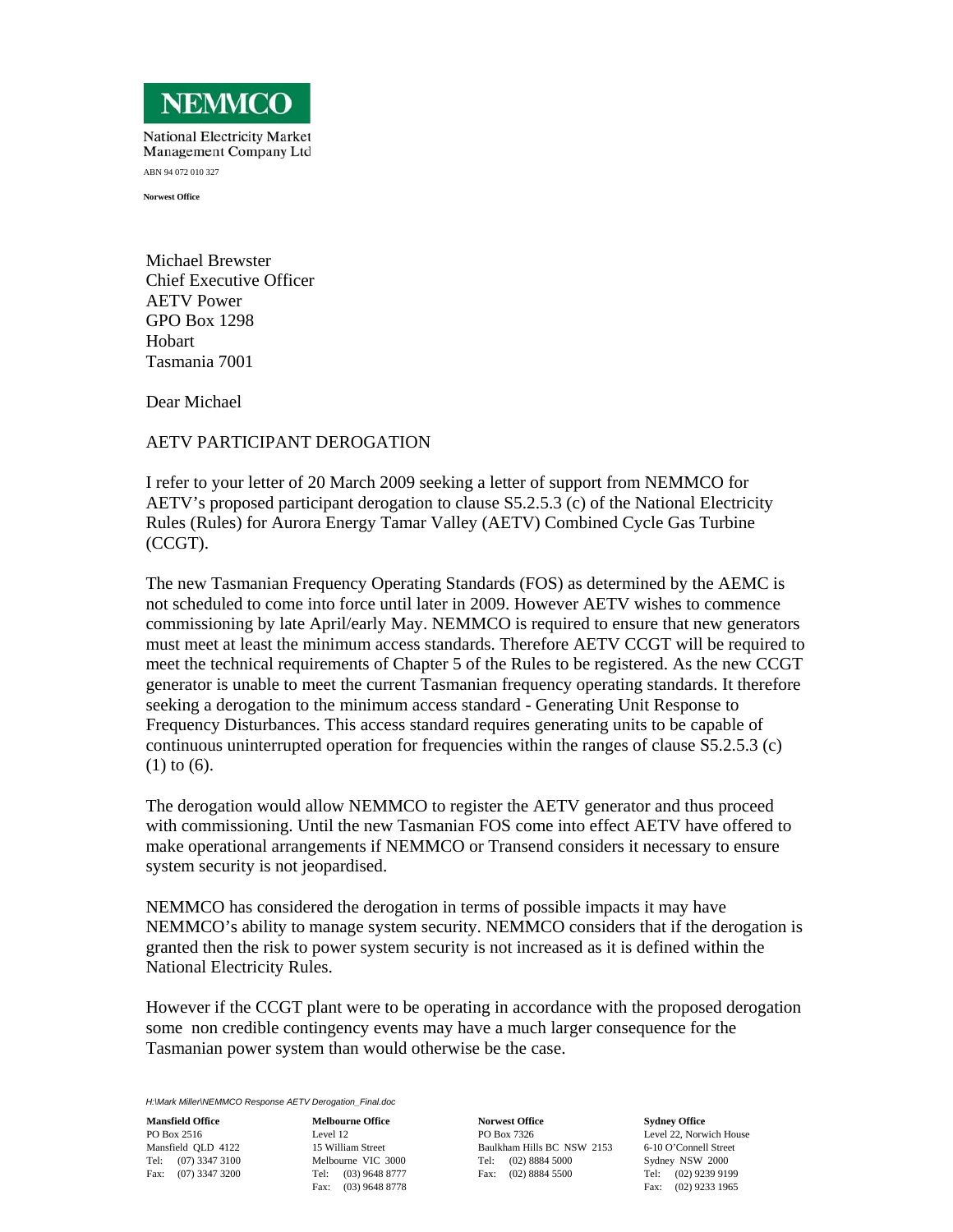NEMMCO considers that if the AETV generator were granted the derogation that it is possible for some improbable but possible power system events to lead to the tripping of the AETV generator which would then result in an increase in the loss of load and/or generation in Tasmania than would otherwise be the case. NEMMCO has not had an opportunity to fully quantify all the issues outlined in the scenarios listed below and the analysis of the scenarios represents only a preliminary analysis intended only to illustrate the issues involved In addition there may be other similar scenarios.

NEMMCO understands that detailed studies have been commissioned by AETV to consider the technical impacts of the proposed derogation.

## **Scenario 1**

Basslink trips at full import (480 MW) and a major generating unit (120 MW) fails to ride through the frequency disturbance whilst the AETV CCGT is operating at 210 MW with 70 MW of GCS load armed. Under these conditions there is likely to be also about 80 MW of fast raise FCAS enabled in Tasmania (sufficient to keep frequency above 47.5 Hz after loss of the 120 MW generating unit)

Following the loss of Basslink and the major generating unit the frequency will likely fall to below 47.0 Hz and the AETV CCGT is likely to trip. This is because much of the load connected to the UFLS with settings above 47.0 Hz is also connected to the Basslink SPS and will be tripped first by the Basslink SPS and so there will only be a small amount of UFLS load left with settings above 47.0 Hz.

There are a number of possibilities here

- (a) GCS load is also armed for Basslink SPS
- (b) GCS load is connected to UFLS at a setting between 47.5 and 47.0 Hz

(c) GCS load is connected to UFLS at a setting below 47.0 Hz

(d) GCS load is not connected to UFLS

However a review of all these possibilities suggests that total load shed (i.e. by Basslink SPS ,UFLS, enabled FCAS or AETV GCS) would be in almost all cases be in the order of

 $480 + (210 - 70) + 70 - 80 = 610 \text{ MW}$ 

This load would exceed 60 % of total regional load under light load conditions and so minimum frequency may not be kept above 46.0 Hz. Thus as a result of these events there could be loss of a number of existing generators possibly leading to a significant system collapse condition.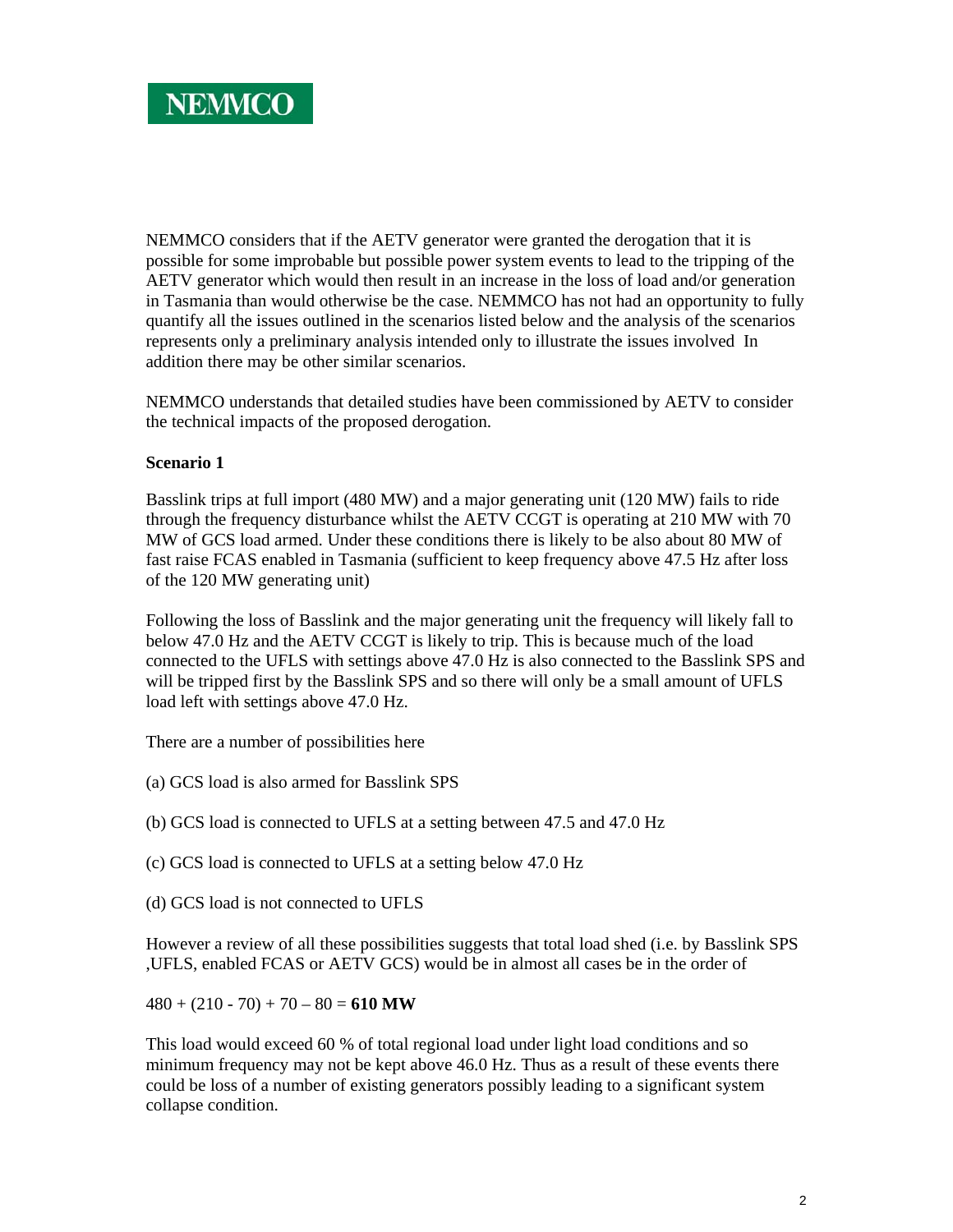However it should be noted there are also improbable but possible system events which currently could result in the Tasmanian frequency falling below 46 Hz. Thus the derogation would not introduce a new risk but would only increase the level of the risk.

## **Scenario 2**

A major generator unit (120MW) trips and two further major generating units (2 \* 120 MW) then trip. It is assumed there is sufficient raise FCAS to cover the loss of first 120 MW unit (say 80 MW).

Under this condition frequency is likely to drop below 47.0 Hz as there may not be sufficient load connected to UFLS with settings above 47.0 Hz to prevent the frequency falling below 47.0 Hz and so the CCGT could trip.

There are three possibilities here

(a) GCS load is connected to UFLS at a setting between 47.5 and 47.0 Hz

(b) GCS load is connected to UFLS at a setting below 47.0 Hz

(c) GCS load is not connected to UFLS

Total load shed for (a) would be  $2*120$  MW + 210 MW = 350 MW

Total load shed for (c) would be  $2*120 + (210-70) + 70 = 350$  MW

Because of the contribution of the raise FCAS would the total load shed be expected to be less than this say  $350 - 80 = 270$  MW

This load would be less than 60 % of total regional load even under light load conditions and so minimum frequency should remain above 46.0 Hz.

## **Scenario 3**

This scenario would involve unexpected loss of both Farrell - Sheffield lines with high generation in the North West (450 MW less 50 MW local load) and Basslink operating at zero or low levels of export. It is assumed that there is sufficient FCAS to cover loss of 120 MW of generation (say 80 MW).

Under these conditions it is possible that frequency may fall below 47.0 Hz under light load conditions and if so the CCGT is likely to trip and total load interrupted of the order of